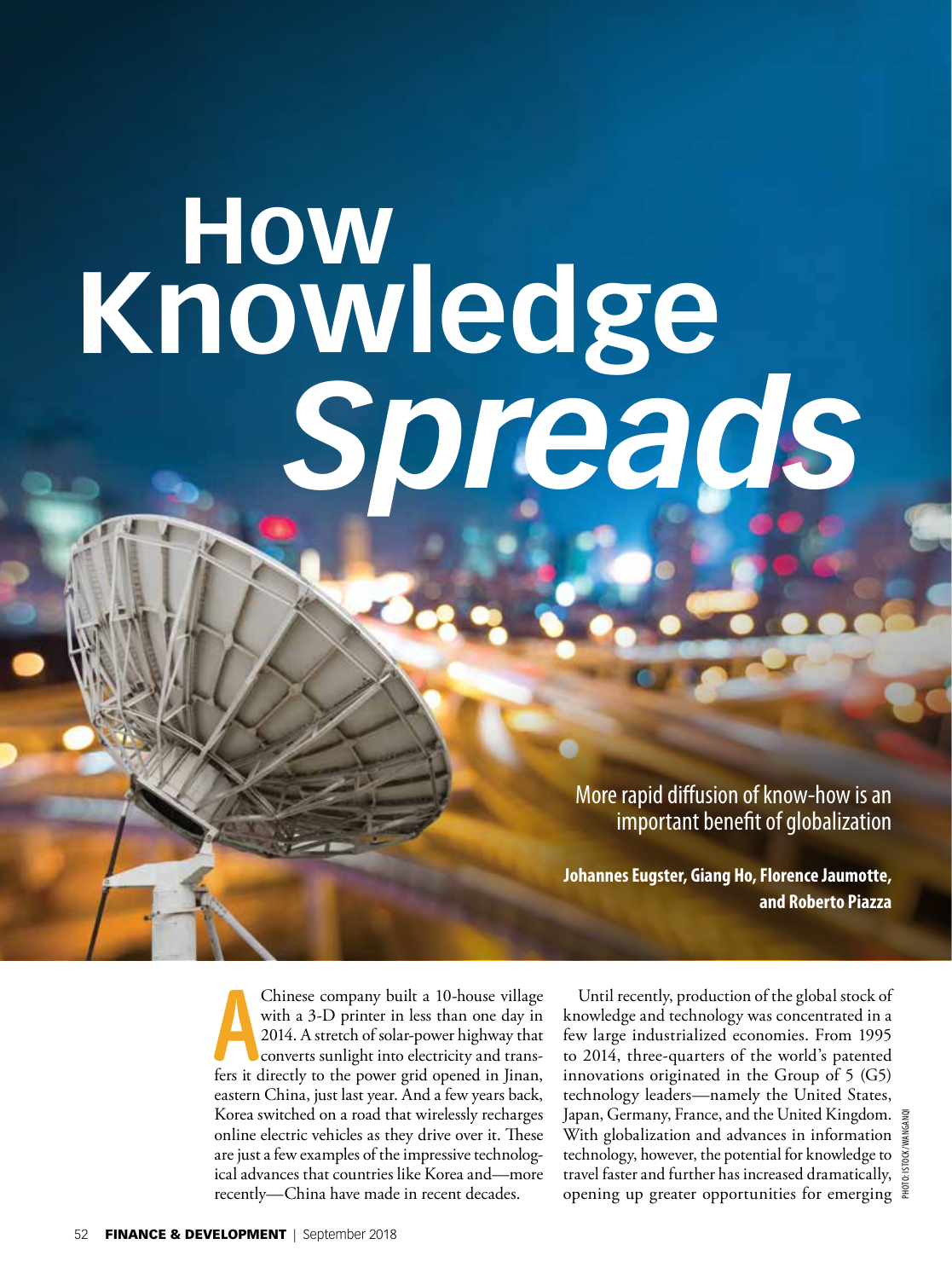market economies to learn from other, technologically advanced, countries and build their own innovation capacity.

In our research, which builds on the work of Giovanni Peri (2005), we examine the strength of technology diffusion and its evolution over [the past two decades and the implications of](http://www.imf.org/external/pubs/ft/fandd/index.htm?0918pdf)  these developments for the innovation landscape. Understanding exactly how this diffusion takes place is essential: technology transfer is the key to spreading knowledge and lifting incomes and living standards across the world.

# New innovators emerging

When inventors file a patent application to protect their intellectual property, they must cite related prior knowledge on which their innovation builds, such as patents from other inventors. The number of cross-patent citations is therefore a direct measure of knowledge flows. Our research examined citations obtained from the worldwide patent database PATSTAT covering more than 100 million patent documents. This measure is not without drawbacks and does not capture all knowledge flows—for example, it excludes hard-to-measure informal knowledge flows and patent infringement. However, it is a good starting point for gauging the spread of know-how across countries, as it is measurable and recorded systematically (see Chart 1).

In 1995, the United States, Europe, and Japan dominated global patent citations, but in more recent years, Korea and China have made increasingly large use of the global stock of knowledge as measured by their patent citations.

A more formal analysis of these cross-patent citations—to estimate the intensity of knowledge diffusion—also shows that the share of knowledge spreading from the G5 technology leaders to emerging market economies (beyond China and, formerly, Korea) has increased over the past two decades. In contrast, the share of knowledge that radiates from the G5 to other advanced economies has been broadly flat—even declining somewhat since the global financial crisis.

Emerging market economies have been able to capitalize on this greater access to global knowledge to enhance their innovation capacity and productivity. Knowledge flows from the G5 are found to give a significant boost to domestic innovation (as proxied by patenting) and productivity in both advanced and emerging market economies. For example, a 1 percent increase in knowledge flows

from the G5 is associated on average with about a 1/3 percent increase in patenting activity by the recipient country-sector if the amount of domestic research and development (R&D) is held constant. And the strength of this effect has increased over time, especially for emerging market economies.

## R&D's role

As a result of this catch-up, new global innovators have emerged. Although our results apply broadly to emerging market economies, Korea—an advanced economy since 1997—and China stand out, in part because they are large economies. Both have joined the top-five innovating countries, whether measured by their patenting activity or their amount of spending on R&D (see Chart 2). This success in part reflects learning through knowledge and technology transfer, but it was also made possible by substantial investment in domestic R&D and more generally by education that increased people's ability to understand and apply that technology.

Domestic R&D serves a dual purpose—it can spur the development of new technologies and also help countries absorb existing foreign technologies. According to the Organisation for Economic Co-operation and Development—the main source for these data—China has increased its spending on R&D ninefold since the early 2000s, to \$375 billion a year (in constant and purchasing-power-parityadjusted terms). Its R&D spending is now second only to that of the United States (\$460 billion) and is much larger than Japan's (\$150 billion). Korea, at \$70 billion a year, spends close to the average of large European countries such as France, Germany, and the United Kingdom.

Another measure of the rise of Korea and China is growth in their patenting activity. An examination of international patent families—using a patent-count measure that includes only applications to at least two distinct patent offices, in order to exclude low-value patents—shows that China and Korea each patent about 20,000 inventions a year. Although this is still substantially below patenting in Japan and the United States (about 60,000 each), patenting activity in China and Korea is comparable to the average of France, Germany, and the United Kingdom. A deeper investigation into the types of patents by economic sector reveals that the rise of patenting in China and Korea is particularly pronounced in the electrical and optical equipment sectors and, in Korea, for machinery equipment as well.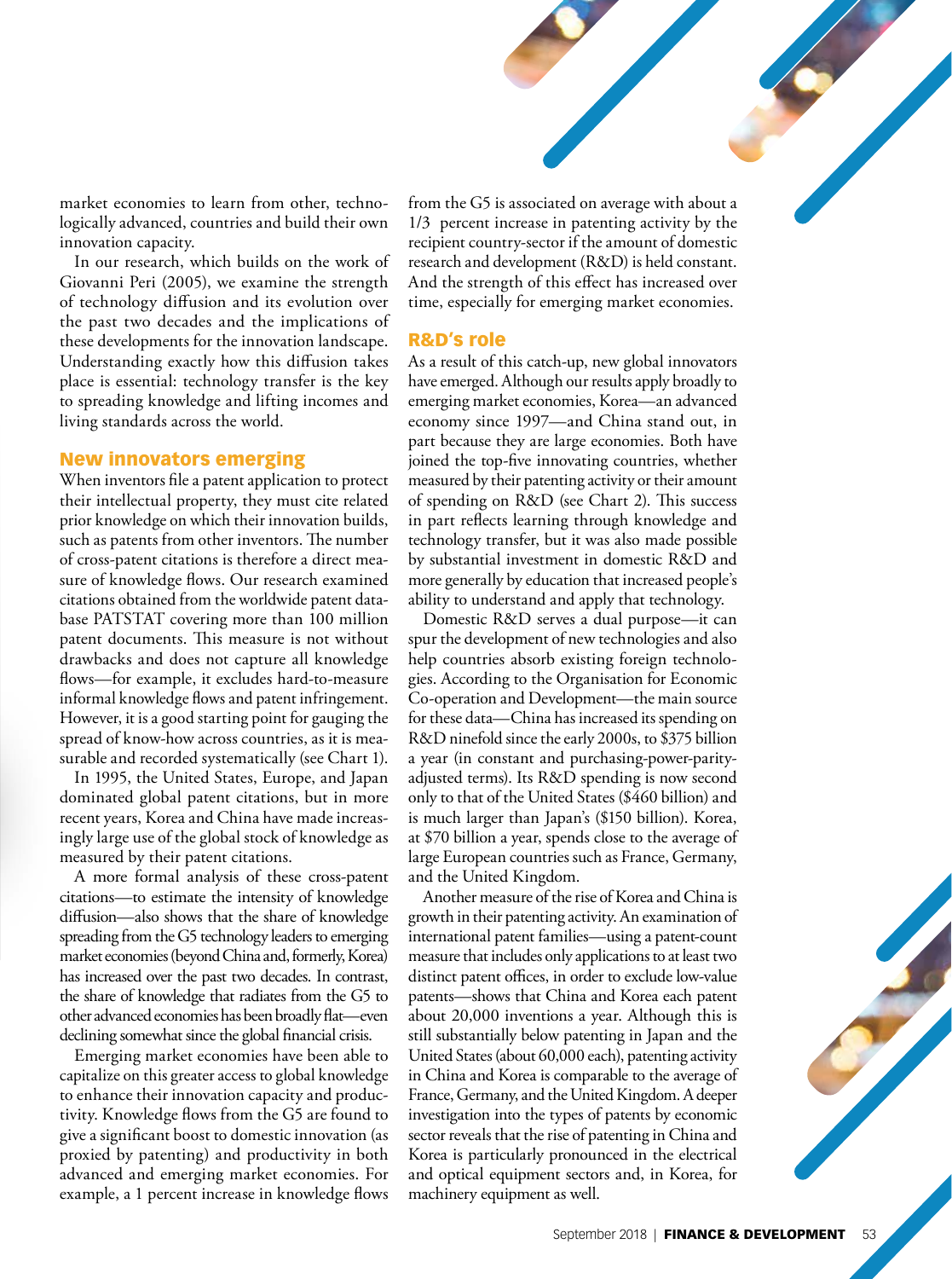#### Chart 1

#### **What a difference two decades make**

[In 1995, most patents originated in the United States, Europe, and Japan. Today, China and Korea have emerged as global innovators.](http://www.imf.org/external/pubs/ft/fandd/index.htm?0918pdf)



# Competition: good or bad?

The emergence of Korea and, more recently, China as global innovators is a striking development that promises to lift living standards for a large share of the global population. But do these developments discourage innovation in the traditional technology leaders, and could that have contributed to the global productivity slowdown? Our research does not address this question directly, but we do not believe that it has. Here's why.

*First, technology leaders benefit both directly and indirectly from exporting their technology and knowledge.* They benefit directly by selling their technologies (whether embodied in machinery or through the licensing of patents) to other countries. Of course, this assumes that intellectual property rights are respected so that the acquirer pays a fair price for the technology. But technology leaders can also benefit indirectly: higher productivity in other economies means higher incomes, which fosters demand for exports more generally, including from traditional technology leaders.

*Second, and more subtly, an important characteristic of knowledge—unlike most goods—is that it is a "nonrival" good.* The fact that one person knows something and uses that information does not prevent others from knowing and improving on it. Knowledge gained, then, from past research efforts—whether domestic or foreign—is expected to increase the productivity of future research efforts (Grossman and Helpman 1991). As inventors in China and Korea develop new ideas and add to the global stock of knowledge, innovators in the traditional technology leaders (and, of course, the world more generally) can also benefit from that new knowledge.

Cross-patent-citations data suggest that this knowledge snowballing may already be taking place: for example, inventors in G5 countries increasingly cite Chinese patents. These citations are today approaching the same order of magnitude as those from G5 to other advanced economies. In our analysis, we find that knowledge flows are not one-directional from technology leaders to other countries. Traditional technology leaders benefit from each other's innovations and reap even greater benefits than other (nonleader) countries do (Chen and Dauchy 2018).

*Third, growing competition from China and other emerging market economies in global markets has been a stimulating force for innovation and technology diffusion.* Although the relationship between competition and innovation is complex, our analysis shows that, for most countries and sectors, increased competition—measured either by import penetration from China or by the decline in global sales concentration associated with the rise of emerging market firms—has spurred innovation and adoption of foreign technologies. This evidence is based on the experience of advanced and emerging market economies outside the G5, but it nevertheless suggests that competition has been a positive force for innovation.

# Level playing field

A look at trends in US innovation shows that aggregate R&D spending has continued its